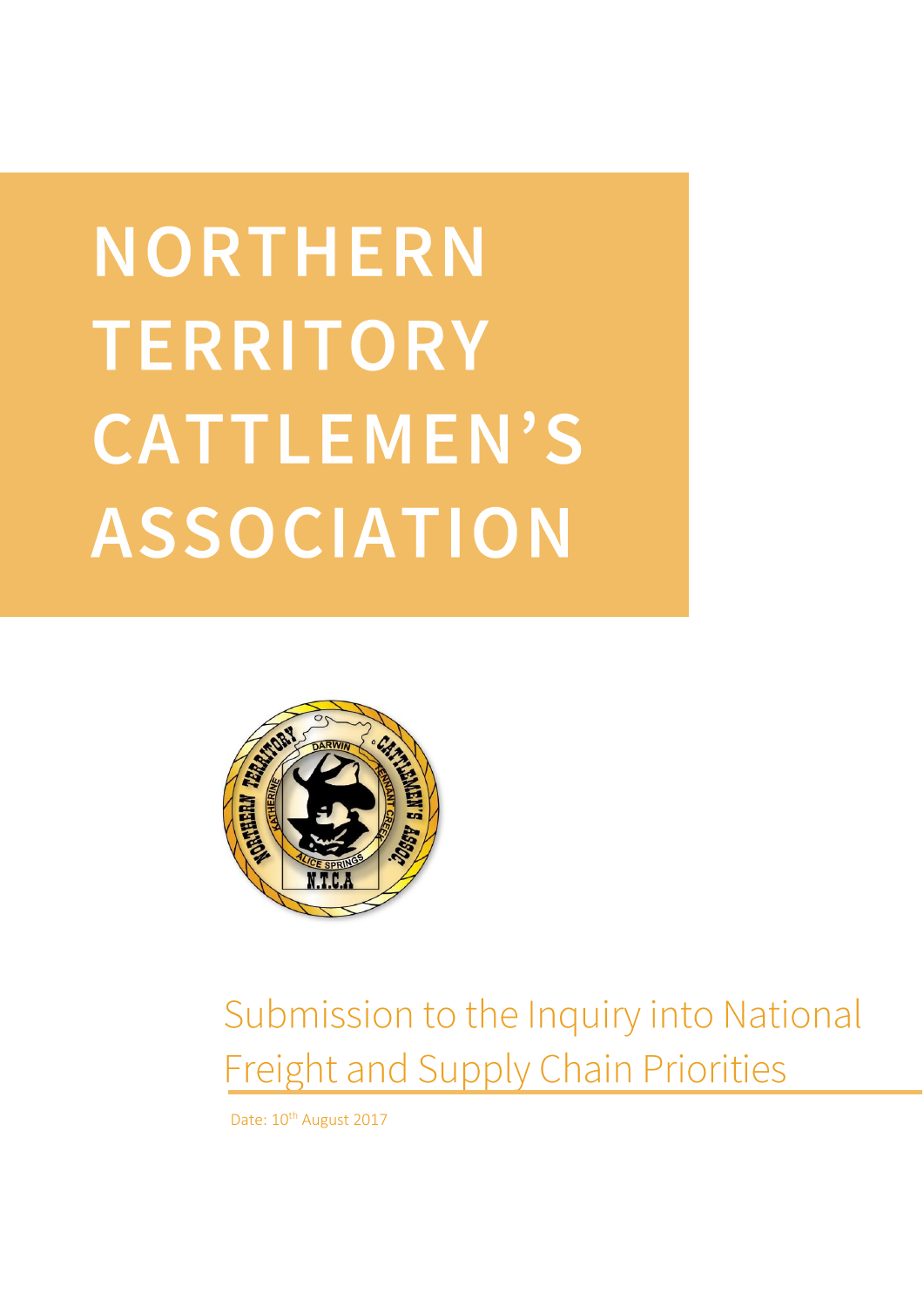

*This page is intentionally left blank*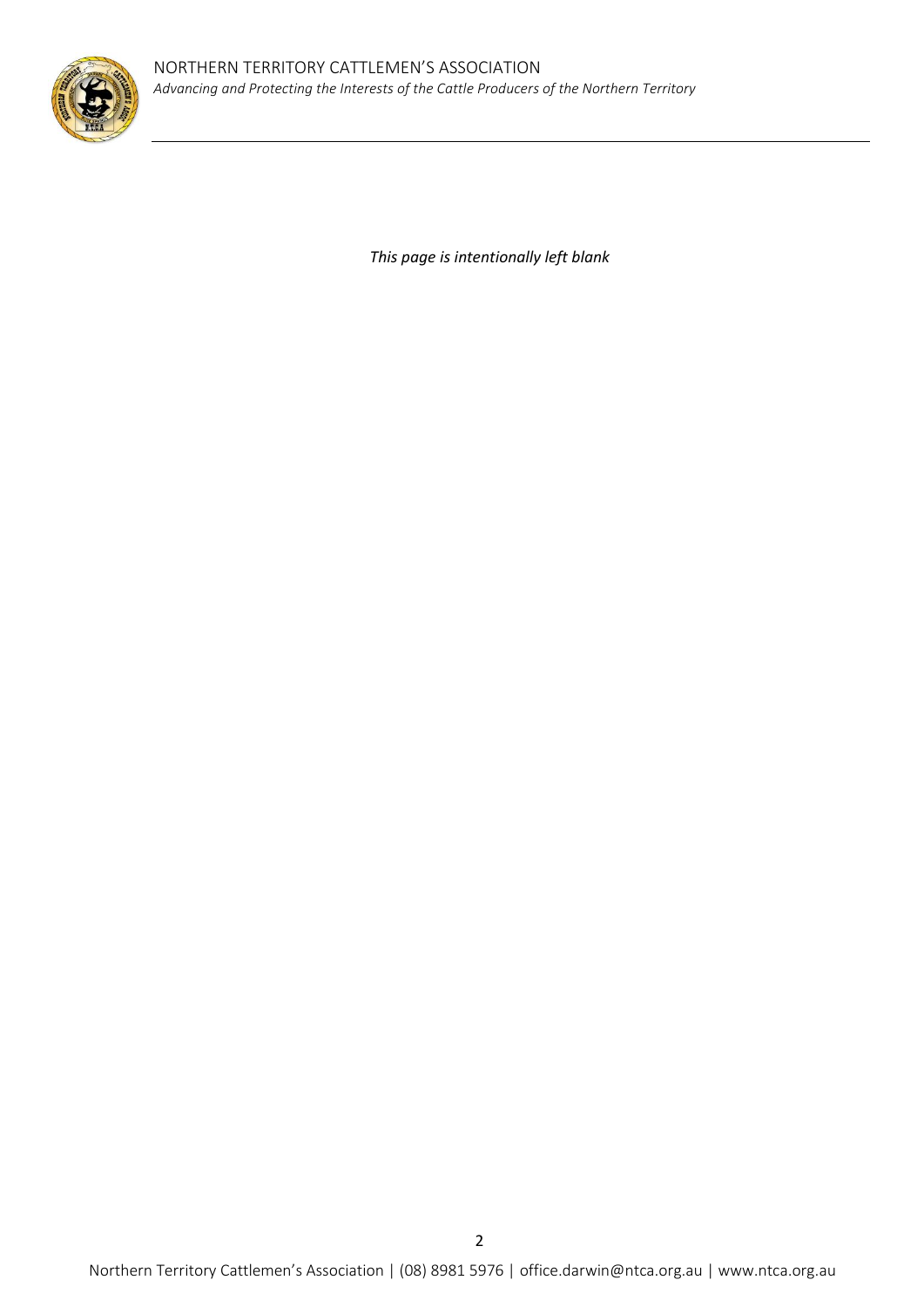

## TABLE OF CONTENTS

|    | 2.1. |  |
|----|------|--|
|    | 2.2. |  |
|    |      |  |
| 4. |      |  |
|    | 4.1. |  |
|    | 4.2. |  |
|    | 4.3. |  |
|    | 4.4. |  |
|    | 4.5. |  |
|    |      |  |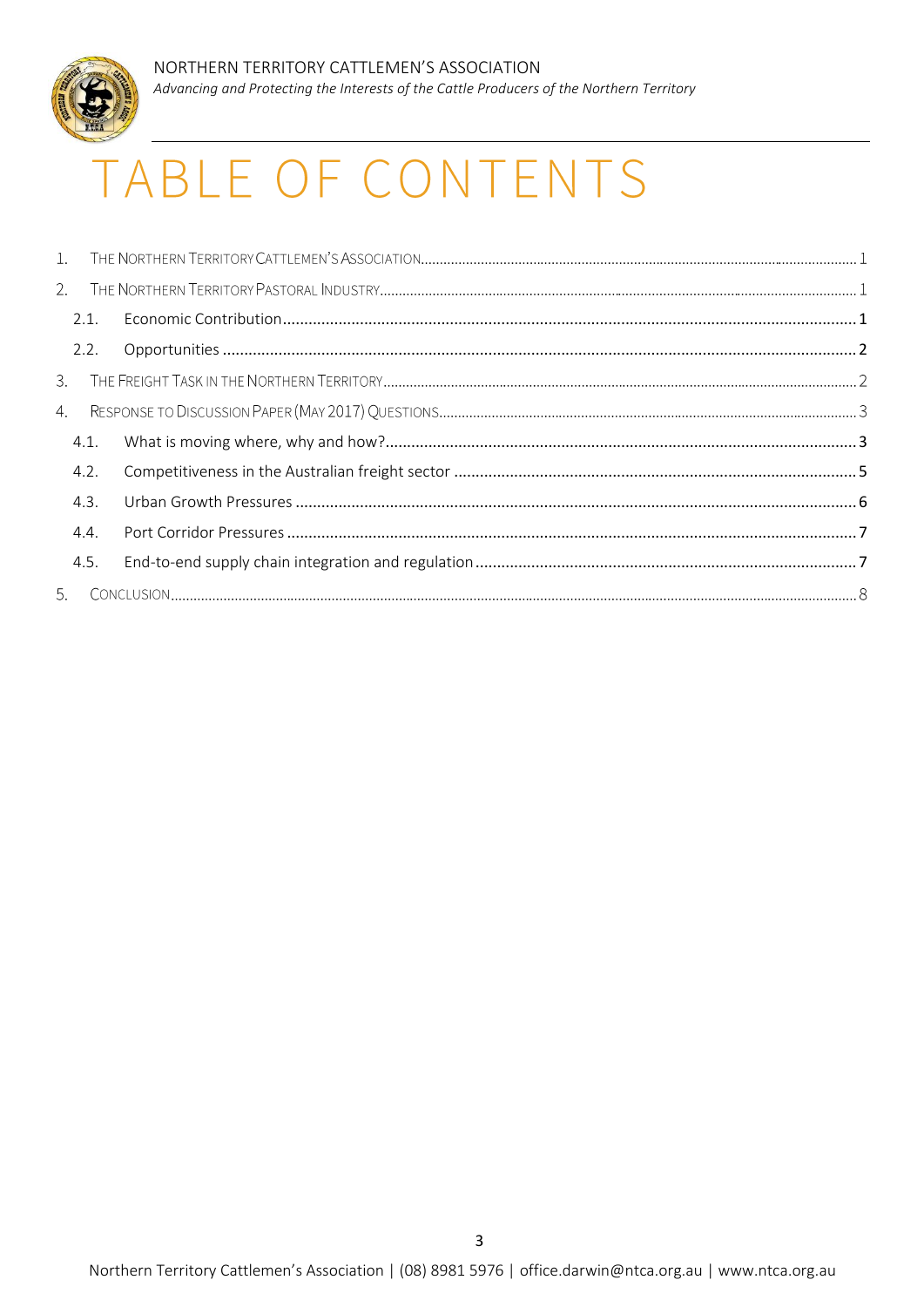

### 1. The Northern Territory Cattlemen's Association

The Northern Territory Cattlemen's Association (NTCA) is the peak primary industry advocacy body in the Northern Territory, representing over 90% of the Territory's pastoral industry, which includes small family owned and operated pastoral holdings, Indigenous enterprises and large corporate entities.

NTCA members are custodians of over 700,000 km<sup>2</sup> of the NT landmass, and manage a total herd of over 2.1 million head of cattle. The NTCA comprises four branches, from each of the main regions of the Northern Territory, and works collaboratively with numerous community and industry groups and operates at a Territory, national and international level.

### 2. The Northern Territory Pastoral Industry

#### <span id="page-3-0"></span>2.1. Economic Contribution

The beef industry laid the foundation for the development of northern Australia and continues to be the fabric that underpins the rural, regional and remote areas of the North through its important contribution to the Australian economy.

Northern Australia punches well above its weight; only 4% of the nation's population occupy the 40% of the land mass that makes up northern Australia, yet this region and its people produce up to half of Australia's exports. The Northern Territory has 223 pastoral leases, which average 3,000km<sup>2</sup> each in size, and run an average herd of 10,000 head of cattle per property.

The importance of the beef sector in an economic sense continues in the Northern Territory. The latest ABARES data states that the total gross value of production from the beef cattle industry in 2014-15 is \$722 million, which is 85% of the total gross value of agricultural production (\$835 million). These figures, do not include the value of beef sold from the Australian Agricultural Company's Livingstone Beef abattoir near Darwin. With these figures included, industry calculates the NT beef industry's annual Gross Value of Production is close to \$1billion. Furthermore, the private investment by pastoralists in the NT, which includes the value of land, livestock and plant and equipment is estimated to be close to \$5 billion.

According to ABARES, in 2014-15 the beef sector contributed 95% of the total value of agricultural production in the Northern Territory and employed approximately 1800 people. Whilst the industry's share of Territory employment is relatively small, it is vitally important as one of only a few sectors generating and underpinning economic activity and employment in regional areas.

The value of farm land underpins farming businesses and rural communities. Understanding farmland value is important because it reflects the strength and confidence of agricultural industries.

The 2016 Australian Farmland Values report provides analysis at a state and regional level and is based on data compiled since 1995. The analysis tracks the median price of commercial farmland in dollars per hectare by eliminating, where possible, metropolitan and small block sales. The analysis draws on over 230,000 transactions, accounting for 278 million hectares of land with a combined value over 22 years. The average annual growth in farmland median price over 20 years nationally is 6.4%. The Northern Territory leads the way with a 20-year average of 10.5%.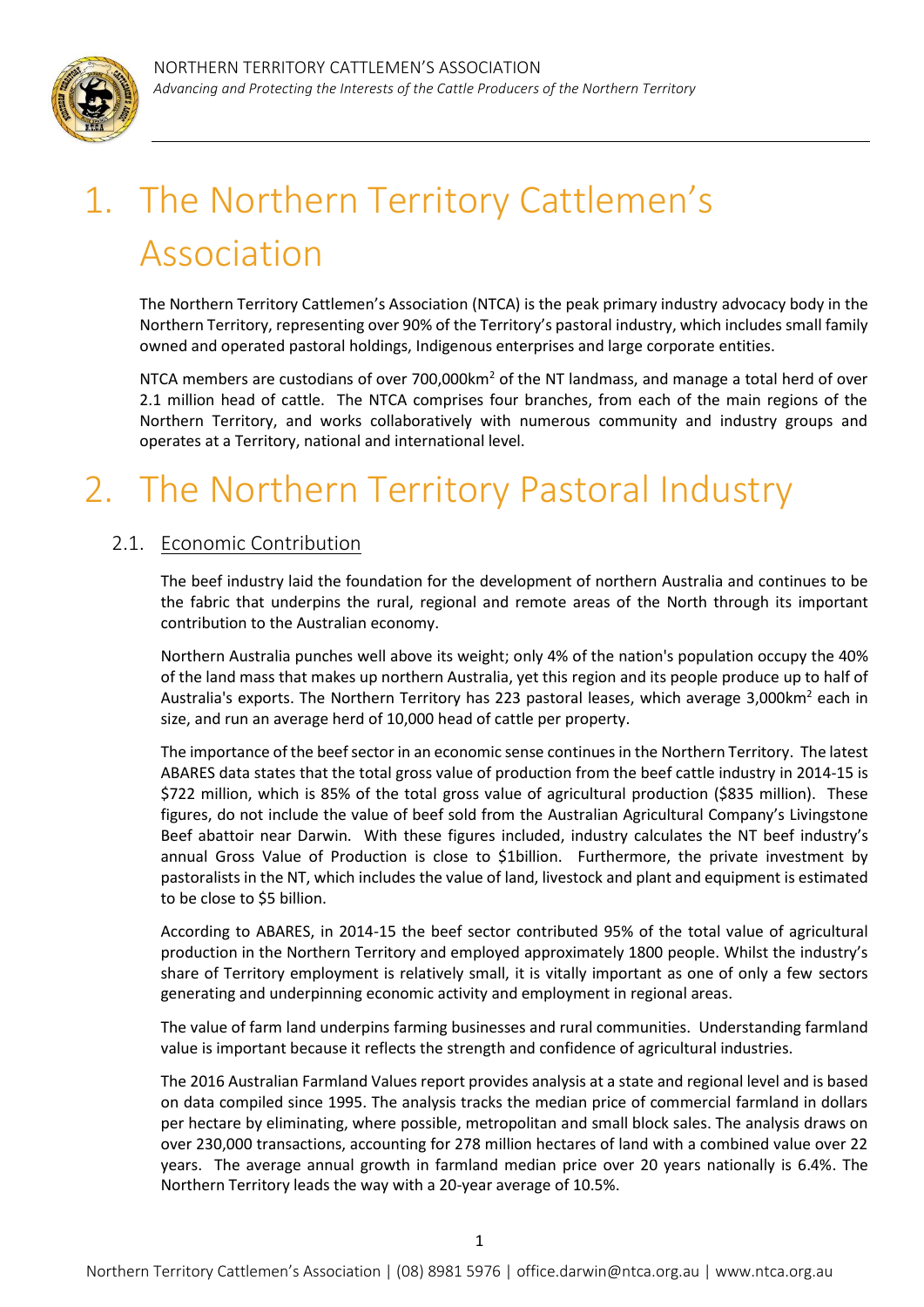

#### <span id="page-4-0"></span>2.2. Opportunities

Rising demands for protein in this area, especially red meat, means there are real and present opportunities for Northern Australia, not seen before in history.

According to the IBISWorld Business Environment Report on Beef and veal production; "Australian beef has enjoyed immense demand growth over the past five years. Rising incomes in Asia, particularly among the Chinese middle class, has contributed to improved purchasing power and strong demand growth for high-quality food products. Australian agriculture produce is typically regarded as high quality around the world, meaning local beef and veal producers have benefited from rising demand in these export markets. Over the next five years, the volume of beef and veal produced is expected to grow overall. Following herd rebuilding, beef cattle producers are likely to have more cattle to sell. Additionally, demand for Australian beef in export markets is anticipated to continue to grow over the next five years. This will place upward pressure on domestic beef prices at the retail level, which will flow back to farmers in the form of higher saleyard prices per head of beef cattle. This should encourage farmers to increase turnoff rates, increasing national production of beef. Over the five years through 2021 -22, beef and veal production is forecast to grow at a compound annual rate of 1.4%, to reach 2.2million tonnes"*.* 

The northern Australian beef industry can celebrate a number of advantages including scale, innovation and enterprise, access to quality land, water and pasture, and proximity to the fastest growing and most populous region of the world. While these characteristics may not automatically translate to success they will come increasingly into focus as levers for future growth. How these and other levers are used will determine what the future looks like.

The proximity to Asia provides the Australian economy and Australian business with huge opportunities. There is agreement on the rise of Asia and this is the trend that is of the greatest importance to the North, particularly in terms of burgeoning demand from Asia.

Today there are an estimated 500 million middle-class people in Asia. That figure is expected to rise to 1.7 billion by 2020 and to more than 3.2 billion by 2030 when they will account for 66 per cent of the global middle class. Both the *National Intelligence Council (NIC) – Global Trends 2030* report and CSIRO agree that food production will need to increase greatly. CSIRO states, food production will need to increase 70% by 2050, including beef production from 200 million tonnes to 470 million which indicates the cattle industry will become increasingly important here. NIC is not as specific with regards to percentages, but states that "economic growth in developing countries has led to greater demands for a meat based diet."

### 3. The Freight Task in the Northern Territory

In 2016 over 1.6 million cattle were moved via road transport in the Northern Territory. Cattle are transported almost exclusively via road in Type Two Road Train configuration; a prime mover pulling three double-deck trailers (totalling 6 decks). The distances involved in transporting cattle to market or further down the supply chain (i.e. to fattening properties or feedlots), combined with an absence of other transport options i.e. rail, make road train configurations the only economically viable method of transport in much of Northern Australia.

According to the Australian Bureau of Statistics, the Northern Territory road network is approximately 22,000km in length. Of this total distance, approximately 70% (15,000km) is unsealed. This poses three significant challenges to industry: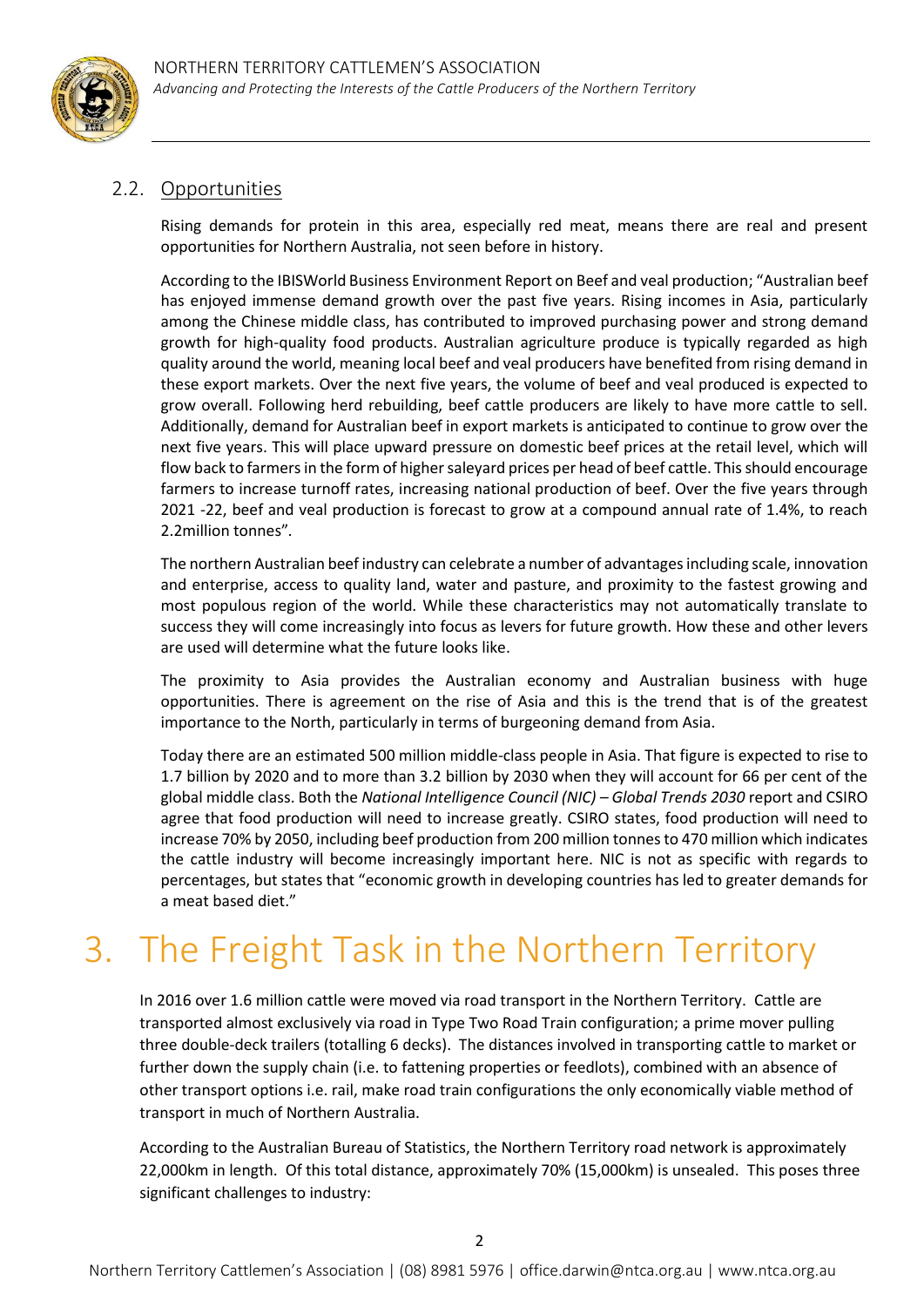

- 1. Limited market access,
- 2. Increased cost of sales (transporting stock to market)
- 3. Increased general freight costs i.e. fuel, mail, etc.

The Northern Territory experiences significant rainfall events during the tropical monsoon period, which runs from October to April the following year. This heavy rainfall renders the vast majority of the Northern Territory completely inaccessible by heavy vehicles, and many pastoral leases become completely isolated and are only accessible by air or small boat.

This has significant implications for supply chains accessing both international and domestic markets. Demand for Australian beef and live cattle is year-round. The AACo abattoir, for example, shuts for ten days each year to conduct maintenance on its plant, ensuring 150 people are almost constantly employed throughout the year, provided the facility has access to livestock.

Transport costs are among the largest expenses to pastoral enterprises, and can be up to 40% of the sale price of an animal in the NT given the average distance to port or slaughter for NT stations is 1135km, so the additional costs to pastoralists are significant.

The Northern Territory Road Transport Association (NTRTA) has calculated the cost of transport for heavy vehicles on unsealed roads in the NT as 30% higher than those of sealed roads, with many transport operators charging a fee of \$0.10/deck/km (can be as high as \$1.80/deck/km on some very poor roads) for working on unsealed roads in addition to the standard cartage rates.

In addition to the extra charges for transport of freight and livestock, a number of transport operators simply refuse to operate on certain roads, such as the Sandover Highway in Central Australia or the Duncan Road in the Victoria River region due to the damage these roads cause to equipment. This reduces competition amongst transport companies, allowing charges to rise, which are then passed on to the pastoralists.

The pastoral industry already contributes enormously to the transport of livestock to market. The average pastoral lease in the Northern Territory covers 3,000 km<sup>2</sup>, dwarfing those of other states, and requiring hundreds of kilometres of internal station trucking roads (roads on the property linking points of loading i.e. cattle yards) to access the public roads that service the property. These internal station roads are built and maintained by the pastoralist, despite the fact that the pastoral estate in the Northern Territory is owned by the crown.

Maintaining these roads requires significant capital investment in earthmoving machinery (or contractors), and road materials in some cases. Without this private investment in the transport network, the contribution to both the NT and national economies by the NT pastoral sector would be significantly reduced.

### 4. Response to Discussion Paper (May 2017) **Questions**

#### <span id="page-5-0"></span>4.1. What is moving where, why and how?

*4.1.1. What infrastructure is used in your supply chain and how well does it perform?*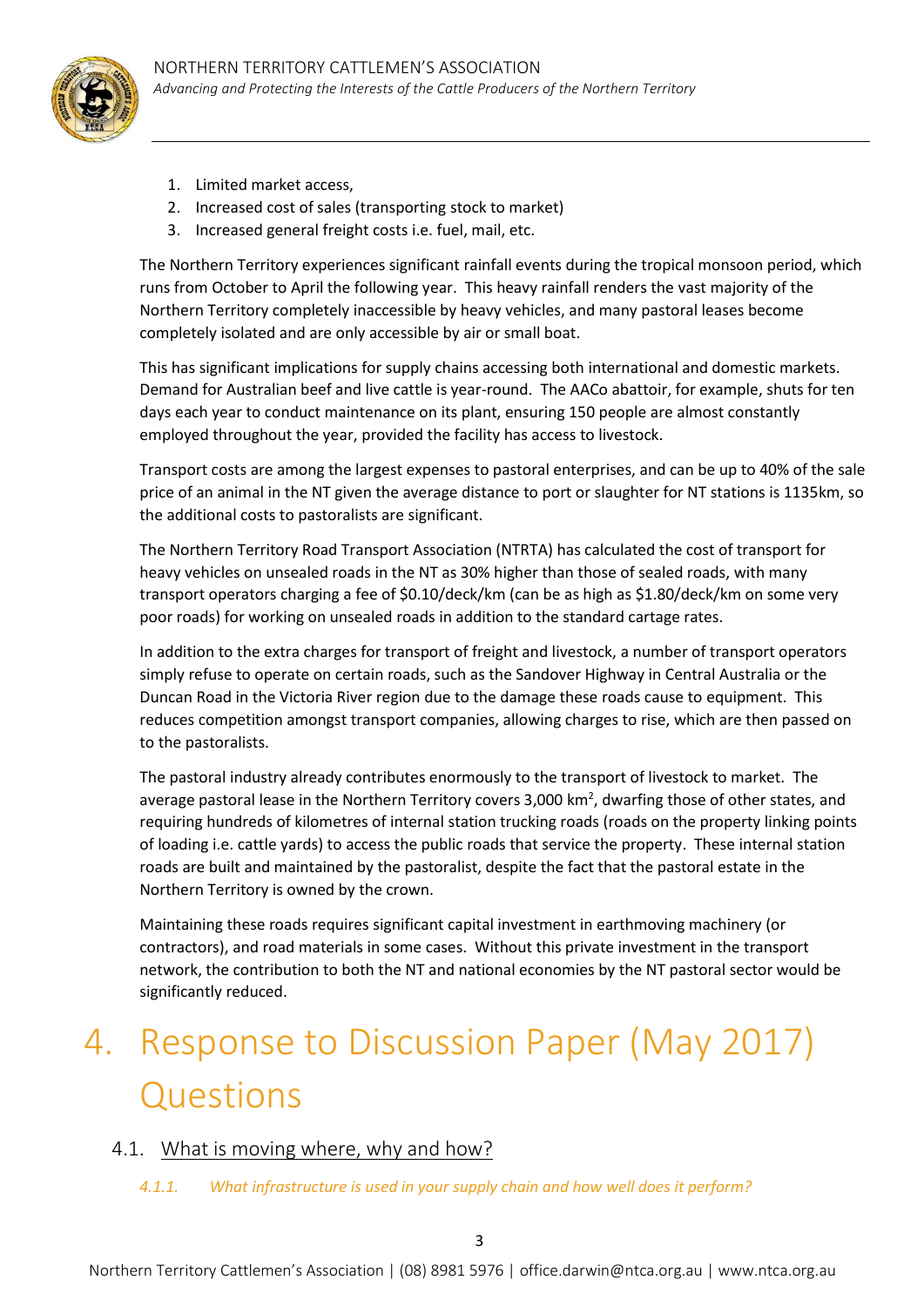

The Northern Territory's publicly accessed road network is approximately 22,000km in length, but only approximately 30% of this is sealed, with the majority of the sealed networks being along the Stuart Highway and the built-up areas of Darwin City and the greater Darwin region.

This creates two major issues for the industry;

- 1. **Access to market is limited to seasonal access**; for up to six months of the year, many pastoral leases cannot deliver livestock to market. Demand for livestock and beef from Northern Australia is not limited to seasons, and is now all year round. Live exports continue during the wet season, and the AACo abattoir is geared to process cattle for 50 weeks of the year. This ensures that employment at the meatworks, as well as trucking companies, mustering contractors, fuel suppliers etc. continues all year round. The fact that the majority of pastoral production areas are inaccessible for many months of the year limits the economic activity in regional and remote communities, as well as the Northern Territory's economic output.
- 2. **Increased transport costs.** According to CSIRO transport costs in the cattle industry can be as high as 40% of the total sale price of an animal. The large distances from NT pastoral leases to market destinations contribute to high transport costs already, but unsealed roads add a further 30% to the freight costs in cartage rates alone, not including the stress and bruising to livestock caused by rough roads, which results in significant price penalties at market.

In addition, the majority of beef roads that are sealed, such as the Buntine Highway and the Tablelands highway, were sealed in the 1970's and 80's. The specifications of that time were designed to handle a freight task that is a fraction of what it is in the present day; the weight of trucks and trailers has increased dramatically, as has the volume of heavy traffic on these roads with the development of the beef industry and the mining and petroleum exploration industries. As a result of the combined increase in volume and average tare weight of the heavy traffic load, the road network, both sealed and unsealed, is deteriorating rapidly. This creates cost inefficiencies, but also creates a real and present danger to truck drivers and stock alike. For example, on one corner of the Buntine Highway, four road trains have overturned in the space of one year, resulting in the deaths of many livestock on board and a serious danger to the drivers.

The Northern Territory has been utilising its existing rock and gravel resources for decades to service and maintain the unsealed road network. These supplies, on crown land (mostly pastoral leases) are being depleted, and the gravel is required to be carted longer distances to the roads being maintained. This is driving up the cost of maintaining what is already an ailing road network.

Another factor that hinders the performance of the supply chain is the lack of dedicated and critical infrastructure for livestock transport in urban areas, near abattoirs and ports. In many cases around Australia, Type Two road trains (three trailer, six deck road trains) are not able to continue through to their market destination and must break down into smaller combinations or cross-load cattle onto smaller combinations. In many cases, there is no infrastructure to allow this cross loading to occur. This is highlighted by the death of a truck driver in 2014 at Gracemere in Queensland who was cross loading cattle for transport to an abattoir through Rockhampton.

The inability for high-productivity vehicles, like six deck road trains, to reach end destinations such as ports or abattoirs in many parts of Australia adds significant cost to the cartage rates, and results in increased bruising and downgrading of product, as well as adverse animal welfare outcomes through longer time periods off feed and water, additional stress and bruising.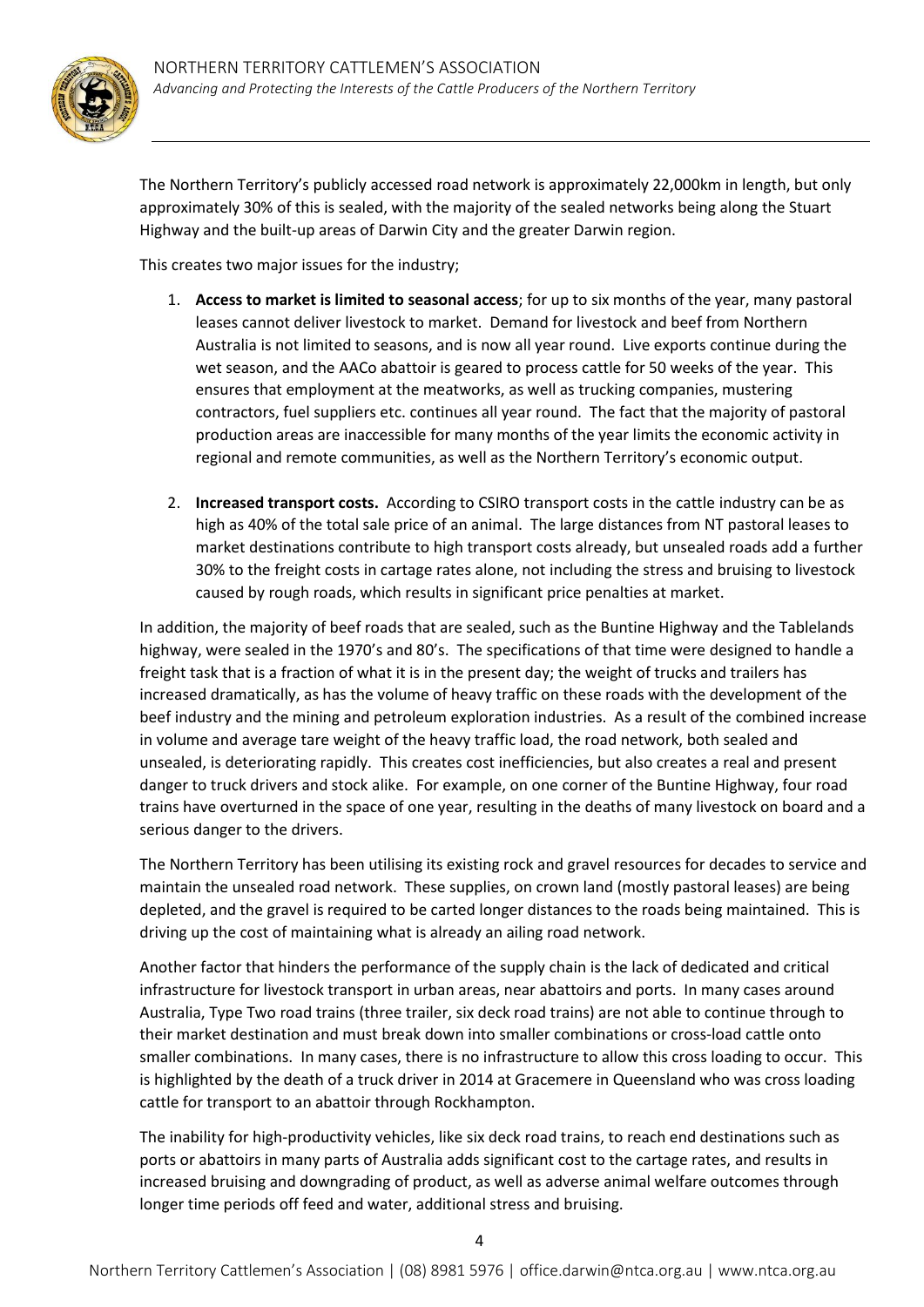

#### *4.1.2. What changes would you like to see to make your supply chain work better?*

The NTCA has developed a list of road infrastructure priorities, which require joint funding from the Federal and Territory governments over a significant time period (30+ years) to be realised. The improvements centre around:

- 1. Identifying key beef roads
- 2. Upgrading these roads to provide all-weather, year-round access to market
- 3. Improving the sealed network to handle the present-day and future freight task

To achieve this, a dedicated, targeted, strategic and long-term annual funding program, such as the Northern Beef Road Program, needs to be implemented and funded on at least an annual basis. The Northern Territory Government is unable to commit to maintenance and upgrade programs without long-term certainty of funding from the Federal Government.

#### *4.1.3. What data gaps are you aware of in relation to Australia's freight and supply chains?*

The projected return on investment for upgrading critical beef road infrastructure has not been calculated over a long-term period (30+ years). This prohibits proper economic analysis of a long-term funding program to provide the necessary upgrades to unlock the potential production and economic output of the Northern Australian beef industry.

#### <span id="page-7-0"></span>4.2. Competitiveness in the Australian freight sector

#### *4.2.1. In your view, is Australia's freight system internationally competitive?*

No. The combined costs of fuel, labour (truck drivers, stevedores etc.) and regulation, as well as the poor quality of existing infrastructure makes freight one of the single biggest expenses in the beef value chain, and severely undermines the competitiveness of our product compared to that of our subsidised competitors.

For example, it is common for many products (both agricultural and non-agricultural) from the Northern Territory and destined for the burgeoning South East Asian market to be freighted by road to Adelaide, and shipped via the Adelaide port to the market destination. The extra kilometres number in the thousands, but the lack of available shipping facilities as the closest port (Darwin) forces product to be shipped via much longer routes.

#### *4.2.2. What are the key indicators that tell us this?*

The key indicator of international competitiveness is the cost incurred by Australian producers to get their product to market destination compared to competing countries.

Another indicator is the proportion of the cost of transport (as a cost of sale) within the total value of the product, which in Australia can be as high as 40%.

#### *4.2.3. How important is freight movement to the competitiveness of your business?*

The ability to send product to market is critical for the pastoral industry. Pastoral enterprises produce livestock to target specific markets, but are also able to capitalise on spikes in prices, or to respond to changes in environmental aspects, such as seasonality of rainfall.

The movement of general freight also needs to be considered in this regard.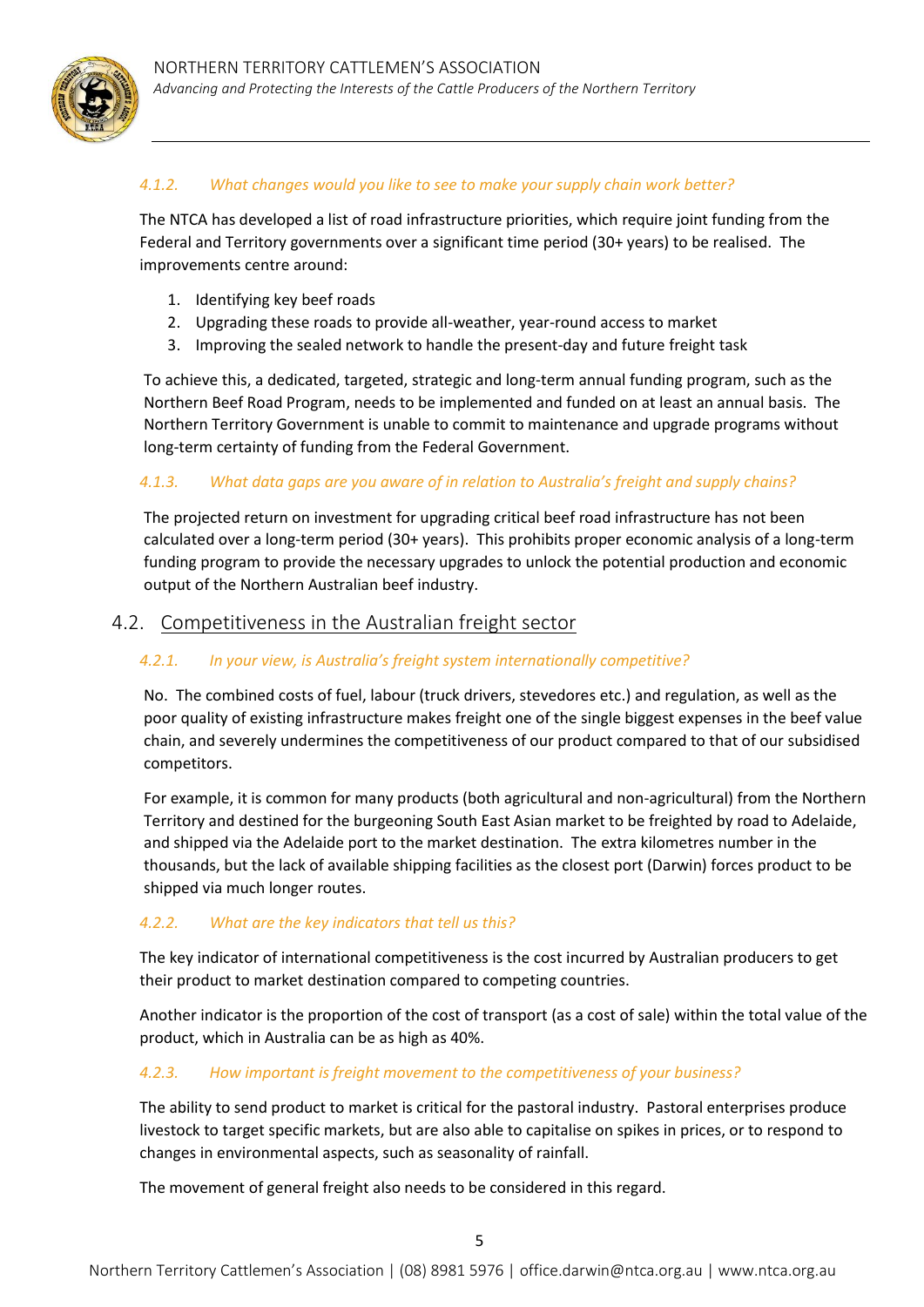

The ability to move livestock efficiently not only has fiscal implications, but also environmental implications. Should a property not receive adequate rainfall, there may be a requirement to lessen the stocking density at a particular time to maintain a sustainable utilisation rate of the natural rangelands on the property. Sustainable grazing management is critical to long-term sustainability of natural resource management, which is a key driver of profitability.

#### *4.2.4. Are regulatory factors affecting productivity for your business? How could this be improved?*

Yes. There are two critical regulatory factors adversely affecting, or threatening to affect, the NT pastoral industry.

**1. Absence of volumetric loading in the NT**; the Northern Territory Livestock Loading Scheme (NTLLS) has served the pastoral industry well in years gone by, and was a fair compromise to accommodate the critical time element of the transport time and the shrink occurring in cattle during the journey. However, as modern prime movers get heavier as a result of needing stronger components to withstand the rough NT's rough roads, better accessories (such as sleeper cabs and ice boxes) to ensure driver comfort and safety, and more fuel to increase efficiency, the NTLLS has become an unnecessary burden on the livestock freight task.

The NTCA is advocating the introduction of a volumetric loading scheme, in line with The Australian Animal Welfare Standards and Guidelines – Land Transport of Livestock (the Welfare Standards), to regulate the mass limits of livestock vehicles, and remove the requirement for livestock trucks to be weighed at a weighbridge. As proven in data provided during a survey conducted by the Northern Territory Government, the main issue of over-mass combinations occurs on the drive axles, and within the current limits of the NTLLS, the only way for the driver to rectify this before proceeding is to move cattle backward in the lead trailer. This action not only compromises driver safety, but compromises the welfare of livestock on the lead trailer.

Moving to a volumetric loading system for livestock transport will improve driver safety by removing the need to climb onto the trailer during the journey as well as reducing the travel time. This change will also improve animal welfare outcomes by reducing the time animals are on trucks and off feed and water, and will improve the efficiency of the livestock transport system in the NT without compromising the safety of the machinery being used or facilitating further damage to the pavement on the road network. The efficiency gains, in turn, will provide a further boost to an industry that contributes over \$1 billion to the NT economy.

2. **Chain of Responsibility Laws;** even though the NT has not adopted the HVNL, the implications of including producers and livestock handlers at loading facilities as "parties in the chain of responsibility", as proposed in the *HVNL – Effluent and load restraint Discussion Paper (July 2017)* will adversely impact the efficiency and cost of the supply chain. These proposals potentially place producers' obligations under *The Australian Animal Welfare Standards and Guidelines for the Land Transport of Livestock* at odds with the proposed responsibilities under the Chain of Responsibility laws.

To avoid compromise of animal welfare outcomes, it is strongly recommended that all livestock handlers **be excluded from Chain or Responsibility laws during the transport of livestock**.

#### <span id="page-8-0"></span>4.3. Urban Growth Pressures

#### *4.3.1. What are the key issues for freight in Australia's major cities?*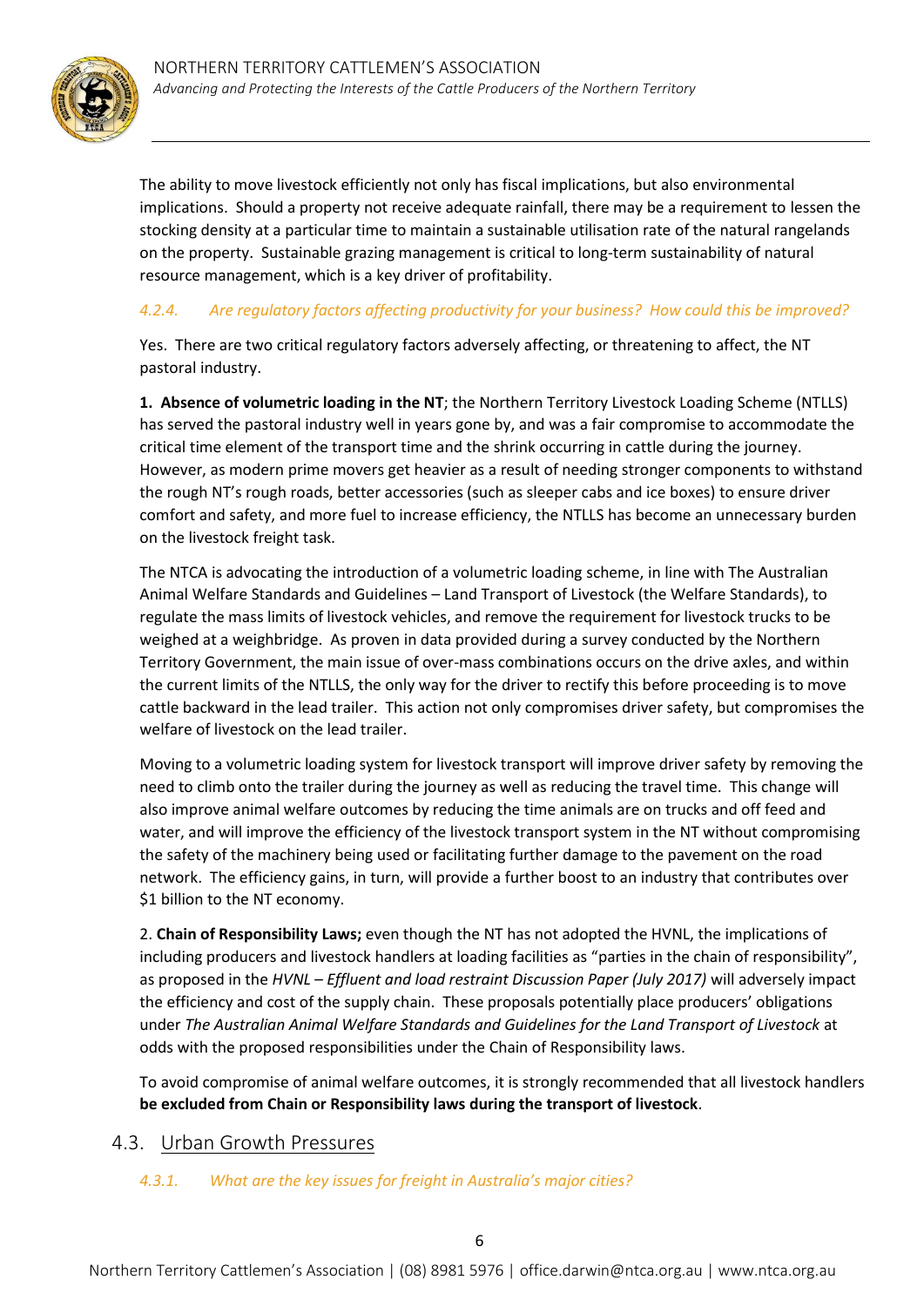

The key issue for livestock transport is the lack of dedicated infrastructure that enables livestock to be delivered to abattoirs and ports efficiently, and without being subject to road congestion, and stringent effluent control laws etc.

For example, in many major centres, high-productivity vehicles, such as Type 2 road trains, cannot reach end-destinations, and in some cases, such as Rockhampton, livestock transport vehicles are forced to transit built-up metropolitan areas and face community backlash from noise, effluent loss etc.

*4.3.2. NA*

*4.3.3. NA*

*4.3.4. NA*

#### <span id="page-9-0"></span>4.4. Port Corridor Pressures

#### *4.4.1. Do you face, or expect to face, problems moving your freight through Australian air, land or sea ports?*

Australia's exports are set to increase, especially from Northern Australia to the burgeoning markets of south east Asia. This will place more pressure on ports, and agricultural produce will be forced to compete with minerals and other products for shipping berths, key line storage etc.

Shipping live animals is different to moving non-living freight, and any delays to loading of ships can create adverse welfare and product quality outcomes.

*4.4.2. NA 4.4.3. NA*

#### <span id="page-9-1"></span>4.5. End-to-end supply chain integration and regulation

#### *4.5.1. How effective is your supply chain at transitioning your freight between modes and across boundaries?*

Crossing state and territory borders in not generally an issue in the livestock industry. The biggest challenge is the points around Australia's freight network where Type 2 road trains are forced to break down to smaller combinations or cross-load onto smaller vehicles.

Ineffective regulation, such as that being enforced by the NHVR in all states and territories except for the NT and WA, are adding to the regulatory burden. For example, the fatigue laws introduced by the NHVR are not suitable to be applied to the remote transport industry, especially the livestock transport industry. The fatigue laws are not flexible enough to take into consideration the long distances involved, animal health and welfare concerns, environmental factors, and the changing nature of the logistical task in general.

#### *4.5.2. What regulations do you have to deal with in your supply chains?*

Examples of regulation applying to the supply chain;

- Livestock Production Assurance
- National Vendor Declaration
- National Livestock Identification System
- NT Waybill and Health Certificate
- The Australian Animal Welfare Standards and Guidelines for the Land Transport of Livestock